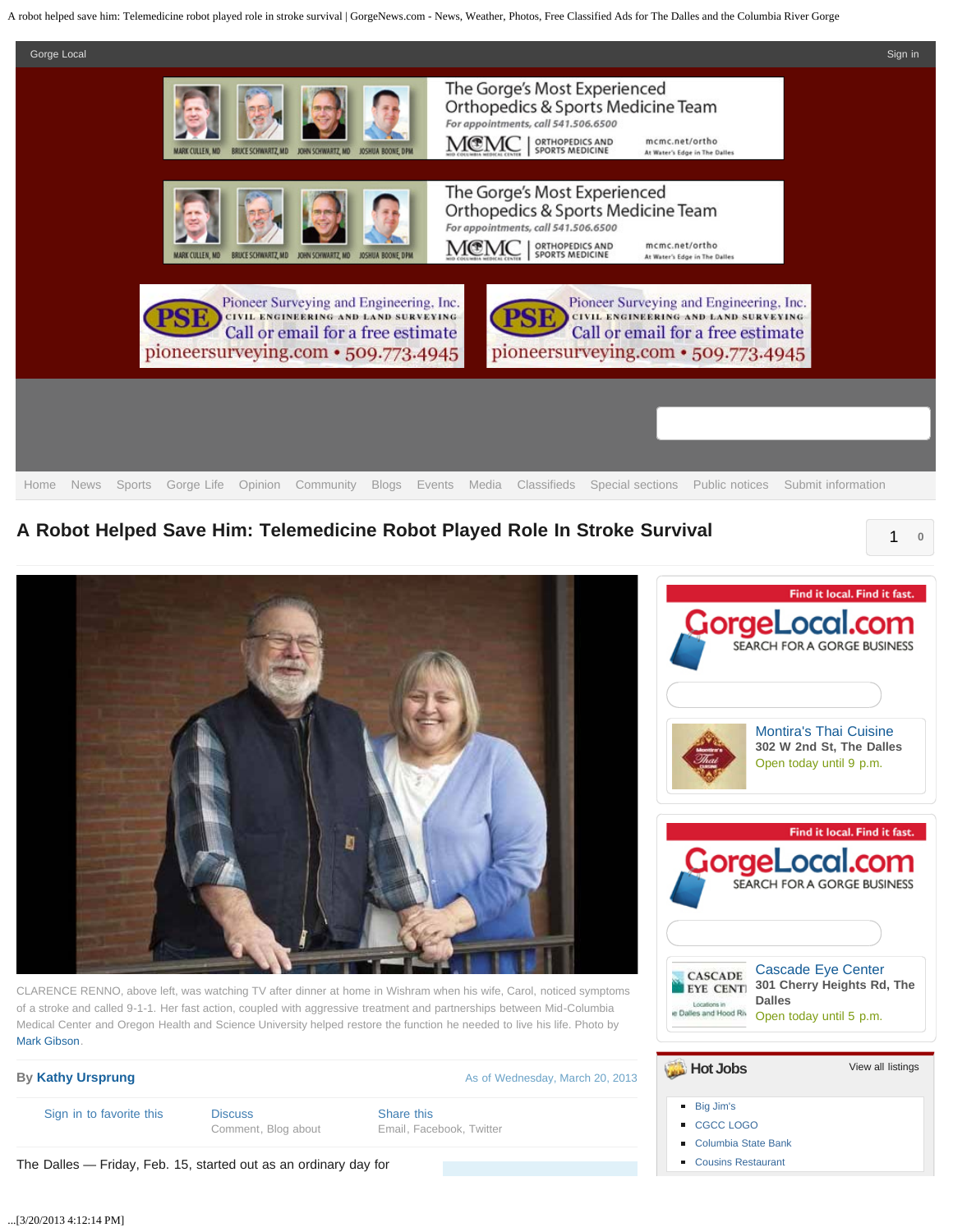Carol and Clarence Renno until something a bit extraordinary helped save Clarence's life.

He is alive and able to talk about the experience today because of a combination of his wife's quick action and a robotic medical device that allowed specialists to examine him from 80 miles away.

A retired railroad worker and homemaker, the Rennos were watching television at home in Wishram after dinner that evening at about 6:20. Clarence got up to go into the kitchen.

"He came back and I thought he said something," Carol said. "I said, 'What did you say?' He just looked at me."

Carol started getting angry and spoke louder when her husband wouldn't answer.

"I said, 'If you don't answer right now, I'm calling someone."

Clarence wanted to answer, but he couldn't.

"I was standing up," he recalled. "I could hear her, but I couldn't answer — I tried, but I couldn't. So I turned around and sat down."

He also noticed that his head was wobbling from side to side.

"That's the last thing I remember," he said.

Clarence Renno, 65, was having a stroke. Clarence had suffered a heart attack in 2004 and in 2010 started suffering from atrial fibrillation, a risk factor for stroke, according to information from www.stroke.org. Strokes, also called brain attacks, kill 133,000 people a year.

"I picked up the phone and I called 9-1-1," Carol said. "She kept asking if he was breathing and if he was sweating. I said, 'No, he just won't talk to me.'"

Emergency dispatch called out the Wishram first responders. Soon nearby friends and family members arrived wondering why the flashing lights were at the Rennos' house. Meanwhile, the ambulance had been dispatched from Goldendale.

By 6:40, Clarence could not move his right side, notes from medical personnel said. He was getting rapidly worse.

While the minutes before the first responders arrived "seemed to last forever" as Carol waited in fear with her stricken husband, she said the ambulance came from Goldendale within about 15 minutes.

"I left the room because there were too many people and our house is not big," she said.

Meanwhile, the Rennos' grandson drove Carol to Mid-Columbia Medical Center, where she dealt with paperwork as her husband was transported.

Upon his arrival at 7:30 p.m., Clarence met Dr. Patrick Grimsley of the Emergency Department, who saw that he had right side weakness and speech deficiencies.

"We started the stroke protocol," Grimsley said.

Minutes are precious in stroke response, so everything happened quickly.

First on the agenda was a CT scan. The scanner makes images of the brain, which show where a clot might be impeding blood flow or a vessel might be bleeding into the brain.



**Photo by Kathy Ursprung**

Dr. Andrew Rontal smiles into the camera of a Remote Presence System robotic telemedicine unit.



r home help pay for that summer getaw<br>us a call if you have a special place<br>that would make a great rental.



or that sur us a call if you have a special place<br>that would make a great rental.





since 1999

seckora.com

541.340.0143

seckora.com 541.340.0143

since 1999



**RESIDENTIAL** 

& COMMERCIAL





erav Effi tion of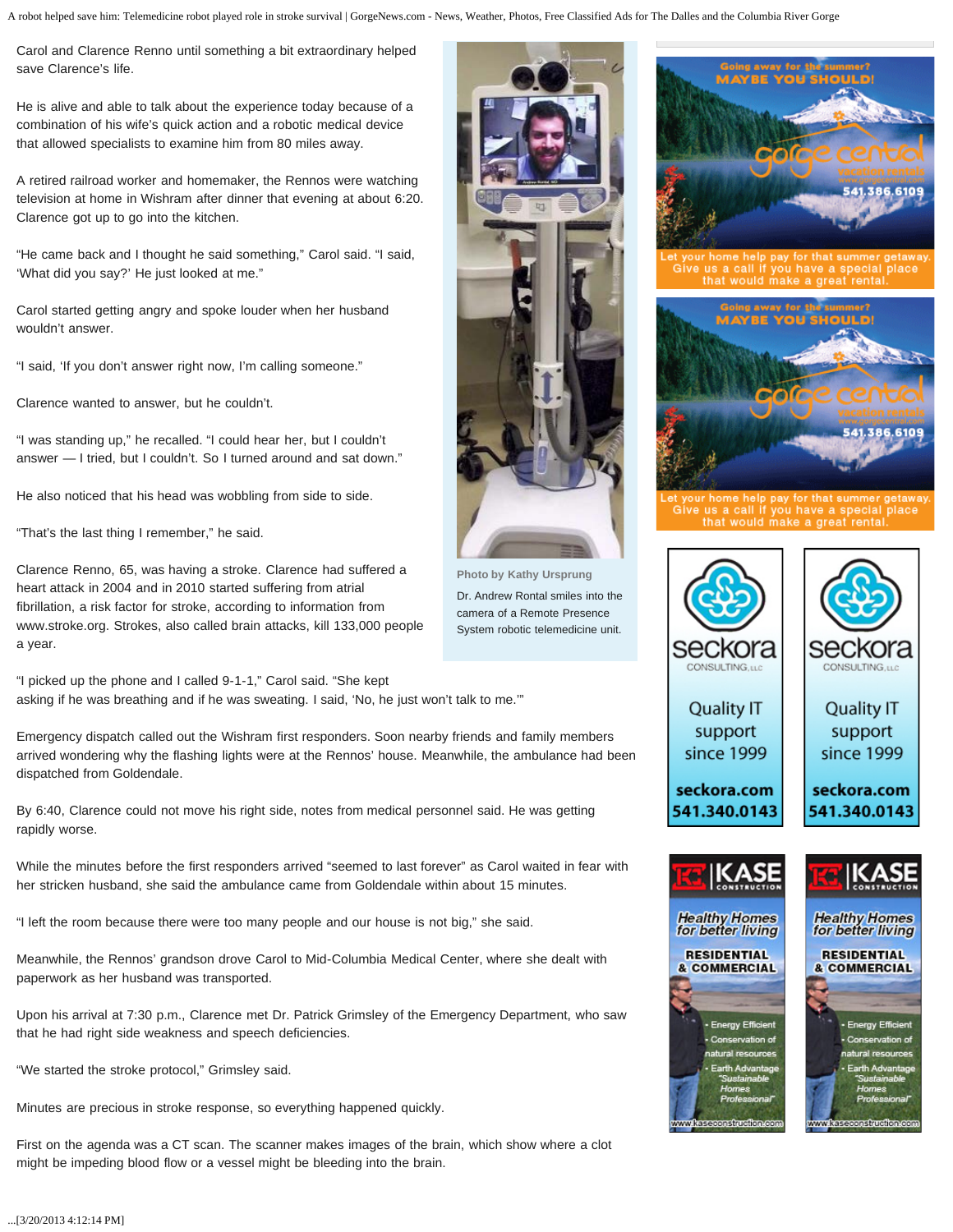"After he had the CT scan, I contacted OHSU [Oregon Health and Science University] and the stroke team from there," Grimsley said.

In the past, local Emergency Department doctors would evaluate a stroke patient and determine whether they needed to be transported to Portland to be examined by neurologists. Today, thanks to a robotic telemedicine system known as a Remote Presence System, neurologists in Portland can start examining a patient in The Dalles scant minutes after they arrive at Mid-Columbia Medical Center.

"The doctor and the stroke team can look at the patient, talk to the patient, examine the

patient and can help with decisions," Grimsley said.

Neurologist Hormozd Bozorgchami examined Clarence from Portland. He was not available for comment, but his colleague, Dr. Andrew Rontal, explained that the specialists may be able to observe subtle indicators over the high-definition monitors that may not be as obvious to the generalists on site.

The OHSU doctors control the telemedicine robot.

"They can zoom in and zoom out and the whole thing can move around and look at the family," Grimsley said. "The quality of the image is really good. They can zoom in and look at the pupils. It's similar to them being in the room." The unit also has a stethoscope that transmits information to OHSU.

When Clarence returned from his CT scan, his symptoms started to worsen, Grimsley noted.

"I couldn't feel anything," Clarence said. "I was just lying there. [Dr. Borzorgchami] was asking me to lift my leg. I was thinking, 'OK, I'm lifting my leg,' but it wasn't lifting … By then I was a bystander."

The neurosurgeon also consulted with Carol.

"All of a sudden, this thing turned around and started talking to me," Carol said, mimicking her earlier surprise.

She learned that, because Clarence reached the hospital so quickly after his symptoms started showing, he was a candidate for thrombolytic drugs — commonly called "clot-busters." The drug breaks up a clot and can restore blood flow or "profusion" of the brain tissue. Generally, patients must be seen within three hours to be candidates.

"If somebody falls outside the three-hours window, we use more conservative measures," Grimsley said.

If patients wake up with symptoms, for example, they can't have the drugs because the time of onset can't be identified.

"People traditionally wait too long to come in," Grimsley said. "As soon as somebody has a speech deficiency, weakness or a visual deficiency they should call for help."

Since Clarence couldn't talk, it was up to Carol to decide whether her husband should undergo the aggressive treatment, which she learned can have negative side effects.

"It's a funny feeling when you are dealing with someone else's life and hearing the percentages on what the outcome could be," she said. Fortunately, she didn't have to make the decision alone. After a time, he started to get a bit of speech ability back.

"The nurse came out and said, 'Mrs. Renno, your husband said June.' My name is June Carol, but I go by Carol," she said. So Clarence was able to participate in the decision process.

The events transpired in minutes. As soon as the decision was made to give Clarence the thrombolytic drug, medical personnel began to prepare him for LifeFlight transport to OHSU.

"The first thing that happened was a little unnerving," Grimsley said. "His gums started to bleed. People

**Thinking** about **Assisted** Living?

**Thinking** about **Assisted** Living?









**SERVING THE ENTIRE** 

**COLUMBIA GORGE!** 

**Respite Care** 

**Daily Living Assistance** 

**Meal Preparation** 

**Medication Assitance** 

**Daily Phone / Visits** 

Housekeeping-

**SERVING THE ENTIRE COLUMBIA GORGE!** 

**Personal Care** 

**Respite Care** 

**Personal Care** 

**Daily Living Assistance Meal Preparation** 

**Medication Assitance** 

**Daily Phone / Visits** 

Housekeeping-



**OPI / SPD Contracted** business of

**Fully Licensed, Fully Licensed, Bonded & Insured Bonded & Insured** 541 - 370 - 1200 541 - 370 - 1200 www.aqhcinc.com www.aqhcinc.com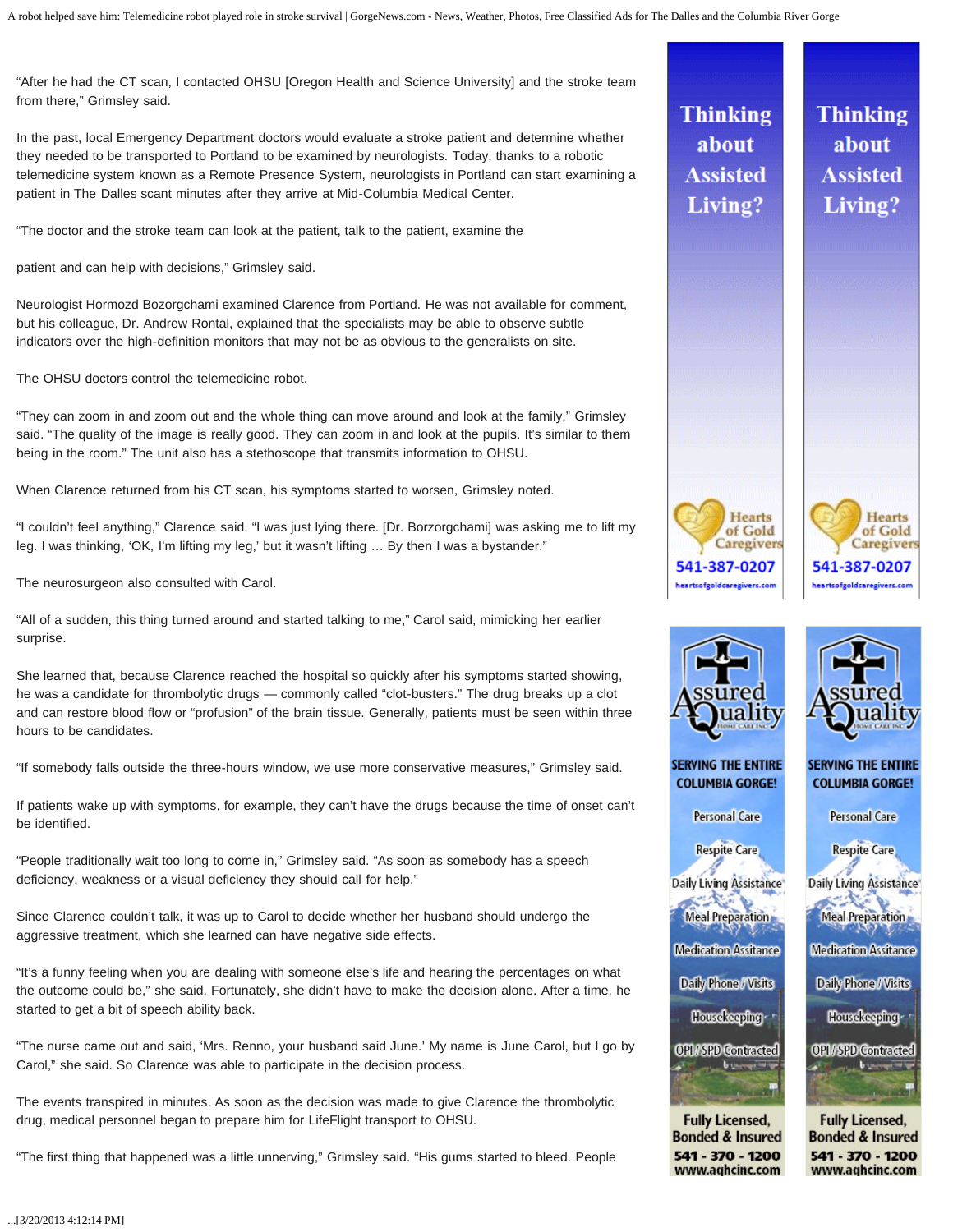

MCMC personnel were able to get the bleeding under control, but all the little things became worrisome, Grimsley added.

"But by the time he got into OHSU, the symptoms had started to resolve and he was doing much better," he said.

Thanks to the thrombolytic drugs, Clarence checked in at OHSU Friday evening and was able to walk out under his own power the next Monday.

"I could basically move my whole arm and raise my leg, and they could understand me," Clarence said.

"Like I said, it was a miracle," Carol added.

The consequences could have been much worse without the fast and aggressive treatment.

"Otherwise, the stroke would have been devastating for him," Grimsley said. "His right side was paralyzed."

Follow-up communication between OHSU and MCMC has been excellent, Grimsley said.

"We're partners in communications, too," he said. "That night, later on, they called back and let us know how he was doing."

A quiet, slow-spoken man by nature, it's hard for a casual observer to tell whether the stroke has had lingering effects.

"My speech gets garbled at times," he said, "and I'll think of something I want to say and then I can't say it. I forget what I wanted to say."

He says he moves slower than usual, too.

He started occupational, physical and speech therapy last week at Water's Edge.

As retirees, Clarence and Carol Renno have been very active in active at The Dalles Moose Lodge.

"We were both there every day," Carol said. "We didn't have time to get sick."

They plan to resume their activities there as soon as they can.

"We're very thankful they were here," said Carol of the care her husband received at MCMC.

## More like this story

[A friend thinks F.A.S.T.](http://www.thedalleschronicle.com/news/2012/may/26/friend-thinks-fst/) [County gets Smith's medical bills](http://www.thedalleschronicle.com/news/2013/feb/21/county-gets-smiths-medical-bills/) [Walker makes triumphant return: Senior pitcher gets the start 11 months after cancer diagnosis](http://www.thedalleschronicle.com/news/2013/mar/12/walker-makes-triumphant-return-senior-pitcher-gets/) [Smith died of heart attack, examiner says](http://www.thedalleschronicle.com/news/2013/jan/16/smith-died-heart-attack-examiner-says/) [Ask Dr. K: C. diff bacteria can gain upper hand in hospitals](http://www.thedalleschronicle.com/news/2013/jan/10/ask-dr-k-c-diff-bacteria-can-gain-upper-hand-hospi/)

## **Comments**

Use the comment form below to begin a discussion about this content.

Sign in to comment

| The Dalles Chronicle<br>tdchronicle                                                                                                                                                                                        |                       |
|----------------------------------------------------------------------------------------------------------------------------------------------------------------------------------------------------------------------------|-----------------------|
| tdwathletics All baseball and softball games<br>for today have been cancelled due to<br>weather and field conditions.<br>2 hours ago · reply · retweet · favorite                                                          |                       |
| tdchronicle #TDW softball team is<br>inexperienced in some areas, but Eagle<br>Indians have leadership in six seniors<br>thedalleschronicle.com/news/2013/mar/<br>@tdwathletics<br>5 days ago reply retweet favorite       |                       |
| tdchronicle Scholarship Event Will Be At<br>South Wasco County High School<br>thedalleschronicle.com/news/2013/mar/<br>6 days ago · reply · retweet · favorite                                                             |                       |
| tdchronicle #TDW theater department opens<br>up new play! Click the link for details!<br>thedalleschronicle.com/news/2013/mar/<br>6 days ago · reply · retweet · favorite                                                  |                       |
|                                                                                                                                                                                                                            | Join the conversation |
| The Dalles Chronicle<br>tdchronicle                                                                                                                                                                                        |                       |
| tdwathletics All baseball and softball games<br>for today have been cancelled due to<br>weather and field conditions.<br>2 hours ago · reply · retweet · favorite                                                          |                       |
| tdchronicle #TDW softball team is<br>inexperienced in some areas, but Eagle<br>Indians have leadership in six seniors<br>thedalleschronicle.com/news/2013/mar/<br>@tdwathletics<br>5 days ago · reply · retweet · favorite |                       |
| tdchronicle Scholarship Event Will Be At<br>South Wasco County High School<br>thedalleschronicle.com/news/2013/mar/<br>6 days ago · reply · retweet · favorite                                                             |                       |
| tdchronicle #TDW theater department opens<br>up new play! Click the link for details!<br>thedalleschronicle.com/news/2013/mar/<br>6 days ago · reply · retweet · favorite                                                  |                       |
|                                                                                                                                                                                                                            | Join the conversation |